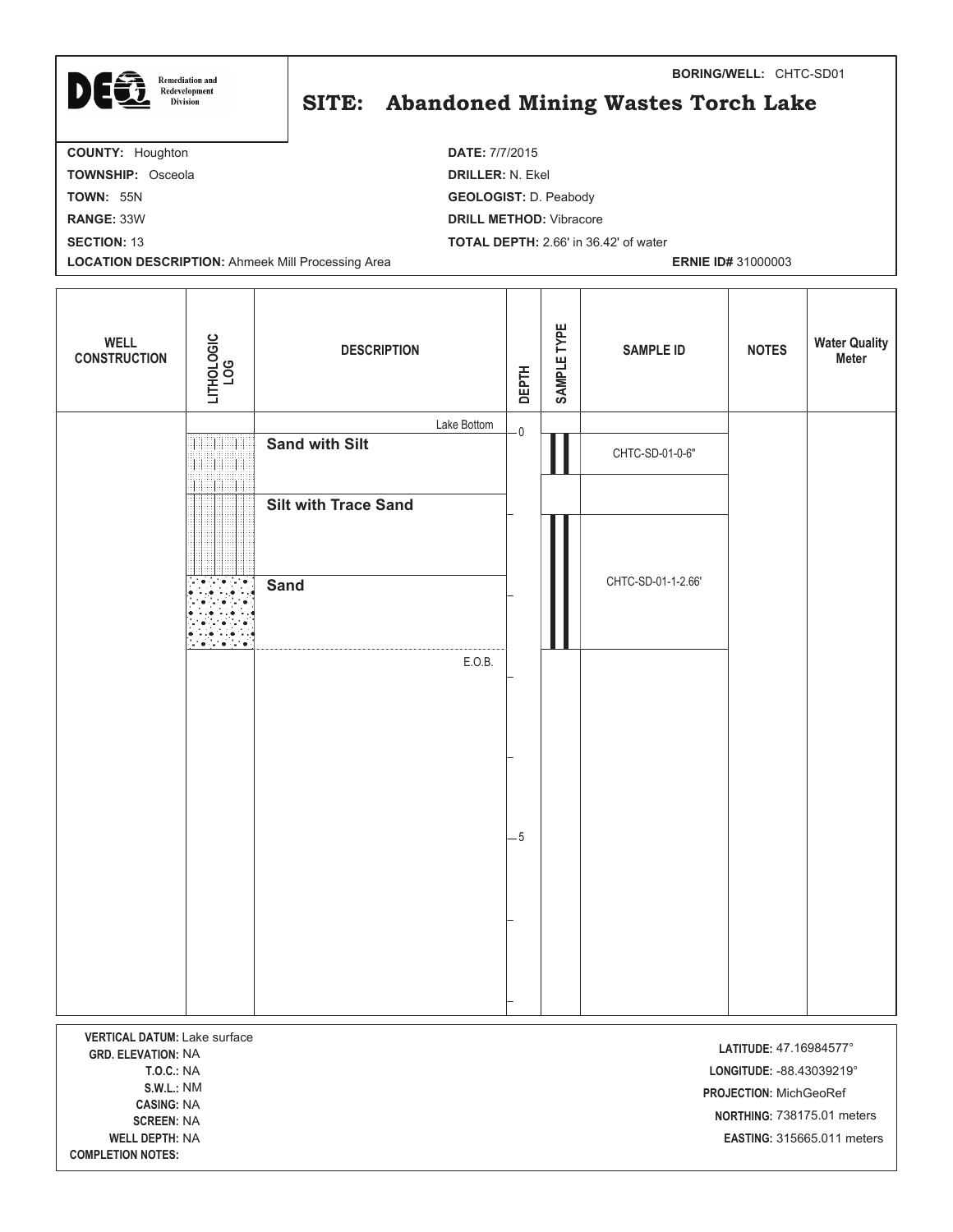| DEG<br><b>Remediation and</b><br>Redevelopment<br><b>Division</b> | <b>BORING/WELL: CHTC-SD02</b><br>SITE: Abandoned Mining Wastes Torch Lake |
|-------------------------------------------------------------------|---------------------------------------------------------------------------|
| <b>COUNTY: Houghton</b>                                           | <b>DATE: 7/7/2015</b>                                                     |
| <b>TOWNSHIP: Osceola</b>                                          | <b>DRILLER: N. Ekel</b>                                                   |
| <b>TOWN: 55N</b>                                                  | <b>GEOLOGIST: D. Peabody</b>                                              |
| <b>RANGE: 33W</b>                                                 | <b>DRILL METHOD:</b> Vibracore                                            |
| <b>SECTION: 13</b>                                                | <b>TOTAL DEPTH: 3.33' in 3.92' of water</b>                               |
| <b>LOCATION DESCRIPTION: Ahmeek Mill Processing Area</b>          | <b>ERNIE ID# 31000003</b>                                                 |

| <b>WELL</b><br><b>CONSTRUCTION</b>                        | LITHOLOGIC<br>LOG                                                      | <b>DESCRIPTION</b>         | <b>DEPTH</b> | SAMPLE TYPE | <b>SAMPLE ID</b>   | <b>NOTES</b>           | <b>Water Quality</b><br><b>Meter</b> |
|-----------------------------------------------------------|------------------------------------------------------------------------|----------------------------|--------------|-------------|--------------------|------------------------|--------------------------------------|
|                                                           |                                                                        | Lake Bottom                | $\mathbf 0$  |             |                    |                        |                                      |
|                                                           |                                                                        | <b>Sand</b>                |              |             | CHTC-SD-02-0-6"    |                        |                                      |
|                                                           |                                                                        |                            |              |             |                    |                        |                                      |
|                                                           |                                                                        |                            |              |             |                    |                        |                                      |
|                                                           | Ħ<br>EH.<br>EH<br>11<br><b>SHEER</b><br>11<br>19899899<br>98 SEPTEMBER | <b>Sand with Some Silt</b> |              |             | CHTC-SD-02-1-3'    |                        |                                      |
|                                                           | <b>BELLET BE</b>                                                       |                            |              |             | CHTC-SD-02-3-3.33' |                        |                                      |
|                                                           |                                                                        | E.O.B.                     |              |             |                    |                        |                                      |
|                                                           |                                                                        |                            | $-5$         |             |                    |                        |                                      |
|                                                           |                                                                        |                            |              |             |                    |                        |                                      |
|                                                           |                                                                        |                            |              |             |                    |                        |                                      |
|                                                           |                                                                        |                            |              |             |                    |                        |                                      |
| VERTICAL DATUM: Lake surface<br><b>GRD. ELEVATION: NA</b> |                                                                        |                            |              |             |                    | LATITUDE: 47.16844627° |                                      |

**T.O.C.:** NA **LONGITUD**  NM **-**CASING: NA **EN:** NA **WELL DE PTH:** NA **-**

**COMPLETION NOTES:** 

**-**  -88.43061019° **PROJECTION: MichGeoRef**  738020.054 meters **-**  315643.686 meters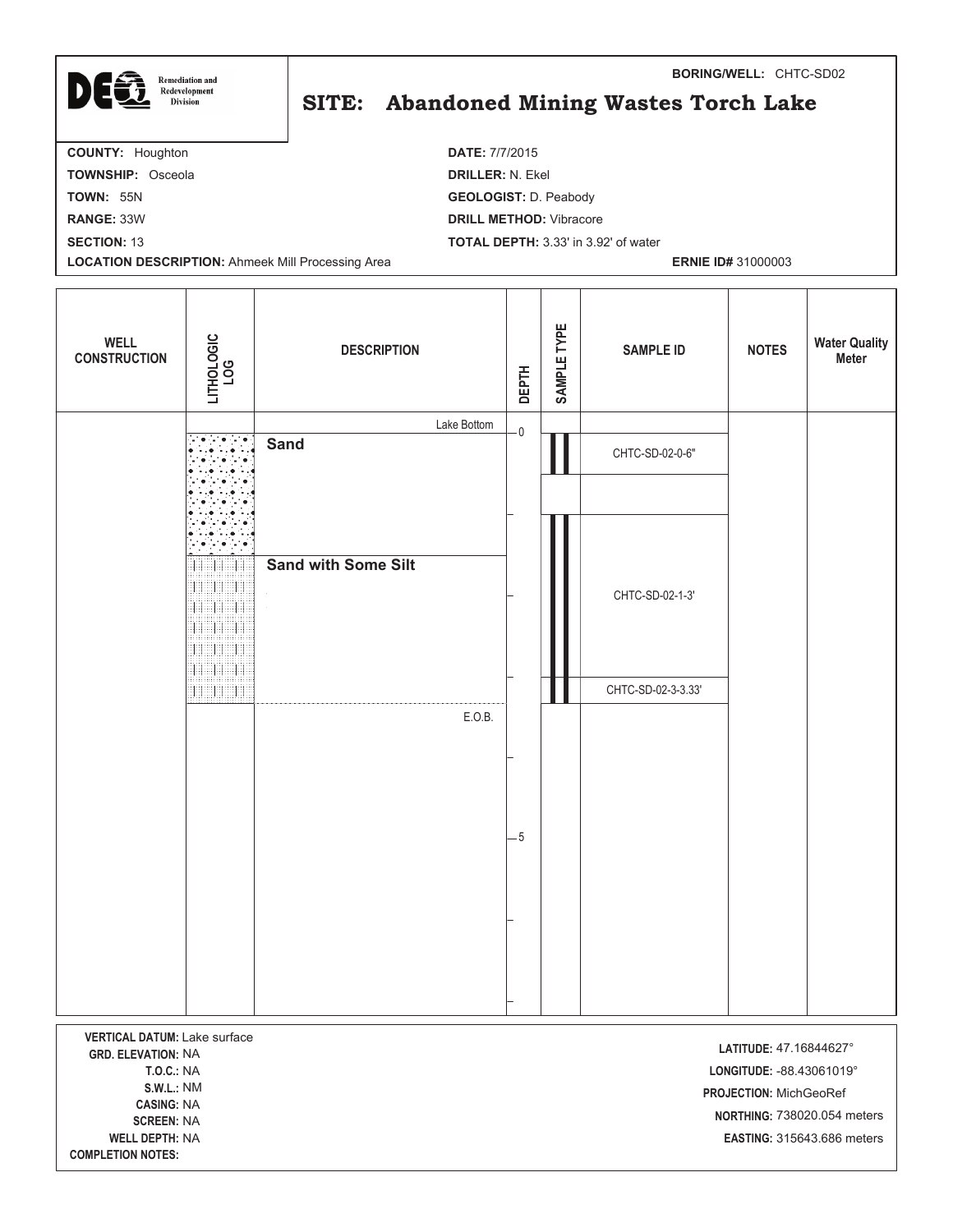| DEG<br><b>Remediation and</b><br>Redevelopment<br><b>Division</b> | <b>BORING/WELL: CHTC-SD03</b><br>SITE: Abandoned Mining Wastes Torch Lake |  |
|-------------------------------------------------------------------|---------------------------------------------------------------------------|--|
| <b>COUNTY: Houghton</b>                                           | <b>DATE: 7/7/2015</b>                                                     |  |
| <b>TOWNSHIP: Osceola</b>                                          | <b>DRILLER: N. Ekel</b>                                                   |  |
| <b>TOWN: 55N</b>                                                  | <b>GEOLOGIST: D. Peabody</b>                                              |  |
| <b>RANGE: 33W</b>                                                 | <b>DRILL METHOD:</b> Vibracore                                            |  |
| <b>SECTION: 13</b>                                                | <b>TOTAL DEPTH: 4.66' in 25.83' of water</b>                              |  |
| <b>LOCATION DESCRIPTION: Ahmeek Mill Processing Area</b>          | <b>ERNIE ID# 31000003</b>                                                 |  |

| <b>WELL</b><br><b>CONSTRUCTION</b>                               | LITHOLOGIC<br>LOG                      | <b>DESCRIPTION</b>             | <b>DEPTH</b> | SAMPLE TYPE | <b>SAMPLE ID</b>   | <b>NOTES</b>                                          | <b>Water Quality</b><br><b>Meter</b> |
|------------------------------------------------------------------|----------------------------------------|--------------------------------|--------------|-------------|--------------------|-------------------------------------------------------|--------------------------------------|
|                                                                  |                                        | Lake Bottom                    | $\mathsf{O}$ |             |                    |                                                       |                                      |
|                                                                  |                                        | <b>Silt with Organics</b>      |              |             | CHTC-SD-03-0-6"    |                                                       |                                      |
|                                                                  |                                        |                                |              |             |                    |                                                       |                                      |
|                                                                  |                                        |                                |              |             |                    |                                                       |                                      |
|                                                                  |                                        | Silt with Sand                 |              |             |                    |                                                       |                                      |
|                                                                  | <b>LOLAR</b>                           | <b>Sand with Trace Gravels</b> |              |             | CHTC-SD-03-1-3'    |                                                       |                                      |
|                                                                  |                                        |                                |              |             |                    |                                                       |                                      |
|                                                                  |                                        |                                |              |             |                    |                                                       |                                      |
|                                                                  |                                        |                                |              |             |                    |                                                       |                                      |
|                                                                  |                                        |                                |              |             | CHTC-SD-03-3-4.66' |                                                       |                                      |
|                                                                  |                                        |                                |              |             |                    |                                                       |                                      |
|                                                                  | <u>်မိုင်မိုး</u><br>$\triangle$<br>ъś |                                |              |             |                    |                                                       |                                      |
|                                                                  |                                        | E.O.B.                         | - 5          |             |                    |                                                       |                                      |
|                                                                  |                                        |                                |              |             |                    |                                                       |                                      |
|                                                                  |                                        |                                |              |             |                    |                                                       |                                      |
|                                                                  |                                        |                                |              |             |                    |                                                       |                                      |
|                                                                  |                                        |                                |              |             |                    |                                                       |                                      |
|                                                                  |                                        |                                |              |             |                    |                                                       |                                      |
| <b>VERTICAL DATUM: Lake surface</b><br><b>GRD. ELEVATION: NA</b> |                                        |                                |              |             |                    | LATITUDE: 47.16677327°                                |                                      |
| <b>T.O.C.: NA</b>                                                |                                        |                                |              |             |                    | LONGITUDE: - 88.43072424°                             |                                      |
| <b>S.W.L.: NM</b><br><b>CASING: NA</b><br><b>CODEEN-NIA</b>      |                                        |                                |              |             |                    | PROJECTION: MichGeoRef<br>NORTHING: 737834.472 meters |                                      |

**WELL DE** 

**COMPLETION NOTES:** 

Г

**PTH:** NA **-EASTING: 315629.295 meters**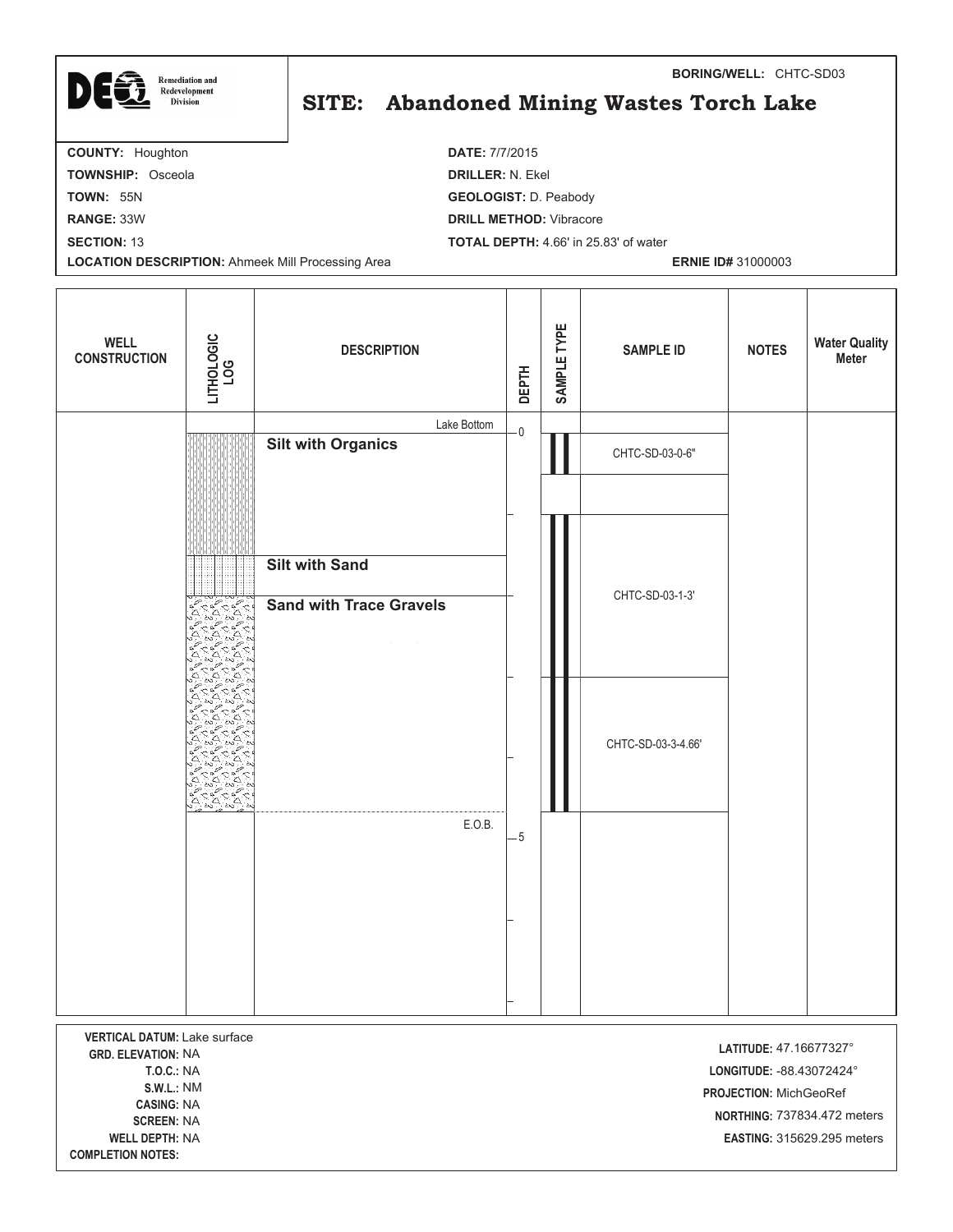| DEG<br><b>Remediation and</b><br>Redevelopment<br><b>Division</b> | <b>BORING/WELL: CHTC-SD04</b><br>SITE: Abandoned Mining Wastes Torch Lake |
|-------------------------------------------------------------------|---------------------------------------------------------------------------|
| <b>COUNTY: Houghton</b>                                           | <b>DATE: 7/8/2015</b>                                                     |
| <b>TOWNSHIP: Osceola</b>                                          | <b>DRILLER: N. Ekel</b>                                                   |
| <b>TOWN: 55N</b>                                                  | <b>GEOLOGIST: D. Peabody</b>                                              |
| <b>RANGE: 33W</b>                                                 | <b>DRILL METHOD: Vibracore</b>                                            |

**SECTION:** 13 **TOTAL DEPTH:** 5.00' in 24.08' of water

**LOCATION DESCRIPTION:** Ahmeek Mill Processing Area **ERNIE ID#** 31000003

T

| <b>WELL</b><br><b>CONSTRUCTION</b>                                                                                                                                                                        | LITHOLOGIC<br>LOG                                                                                                                      | <b>DESCRIPTION</b>         |             | <b>DEPTH</b>   | SAMPLE TYPE | <b>SAMPLE ID</b>                       | <b>NOTES</b>                                                                  | <b>Water Quality</b><br><b>Meter</b>                             |
|-----------------------------------------------------------------------------------------------------------------------------------------------------------------------------------------------------------|----------------------------------------------------------------------------------------------------------------------------------------|----------------------------|-------------|----------------|-------------|----------------------------------------|-------------------------------------------------------------------------------|------------------------------------------------------------------|
|                                                                                                                                                                                                           |                                                                                                                                        | <b>Silt with Some Sand</b> | Lake Bottom | $\cdot$ O      |             |                                        | Sheen observed<br>on water surface                                            |                                                                  |
|                                                                                                                                                                                                           | $\pm 1$                                                                                                                                |                            |             |                |             | CHTC-SD-04-0-6"                        | when pulling in<br>core.                                                      |                                                                  |
|                                                                                                                                                                                                           | $\pm 1$                                                                                                                                | <b>Sand with Silt</b>      |             |                |             |                                        |                                                                               |                                                                  |
|                                                                                                                                                                                                           | $\mathbb H$<br>THE HE<br>$\mathbb{H}$<br>非担<br>38 SH<br>41<br>ali ili<br>非<br><b>THE HE</b><br>罪<br>11111<br>18888888<br>48<br>3888888 |                            |             |                |             | CHTC-SD-04-1-3'<br>CHTC-SD-04-1-3' Dup |                                                                               |                                                                  |
|                                                                                                                                                                                                           |                                                                                                                                        | <b>Silty Clay</b>          |             | $\overline{5}$ |             | CHTC-SD-04-3-5'                        |                                                                               |                                                                  |
|                                                                                                                                                                                                           |                                                                                                                                        |                            | E.O.B.      |                |             |                                        |                                                                               |                                                                  |
|                                                                                                                                                                                                           |                                                                                                                                        |                            |             |                |             |                                        |                                                                               |                                                                  |
|                                                                                                                                                                                                           |                                                                                                                                        |                            |             |                |             |                                        |                                                                               |                                                                  |
| <b>VERTICAL DATUM: Lake surface</b><br><b>GRD. ELEVATION: NA</b><br><b>T.O.C.: NA</b><br><b>S.W.L.: NM</b><br><b>CASING: NA</b><br><b>SCREEN: NA</b><br><b>WELL DEPTH: NA</b><br><b>COMPLETION NOTES:</b> |                                                                                                                                        |                            |             |                |             |                                        | LATITUDE: 47.16619997°<br>LONGITUDE: - 88.43283846°<br>PROJECTION: MichGeoRef | NORTHING: 737775.745 meters<br><b>EASTING: 315467.149 meters</b> |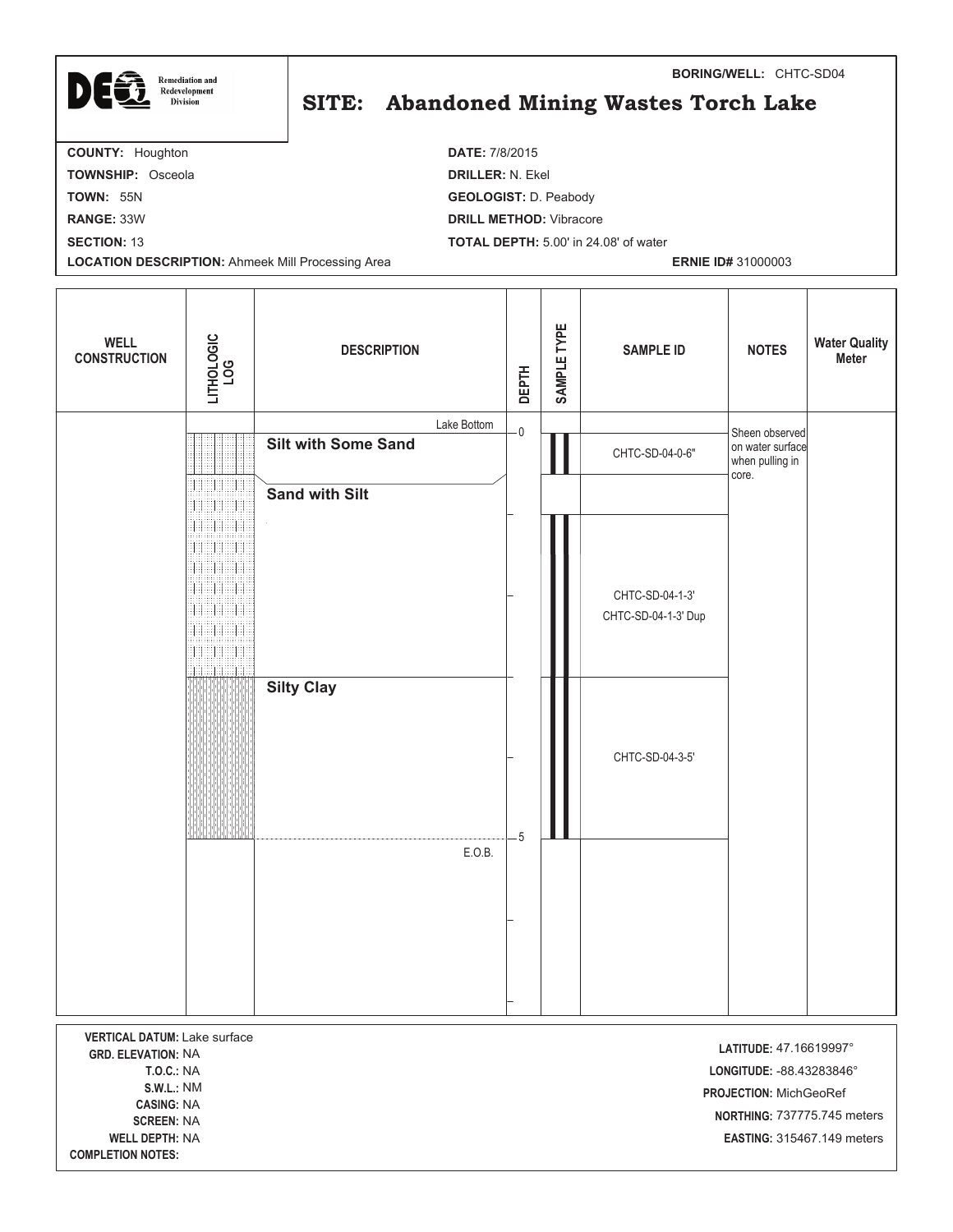| DEG<br><b>Remediation and</b>    | <b>BORING/WELL: CHTC-SD06</b>               |  |  |  |  |  |
|----------------------------------|---------------------------------------------|--|--|--|--|--|
| Redevelopment<br><b>Division</b> | SITE: Abandoned Mining Wastes Torch Lake    |  |  |  |  |  |
| <b>COUNTY: Houghton</b>          | <b>DATE: 7/11/2015</b>                      |  |  |  |  |  |
| <b>TOWNSHIP: Osceola</b>         | <b>DRILLER: N. Ekel</b>                     |  |  |  |  |  |
| <b>TOWN: 55N</b>                 | <b>GEOLOGIST: D. Peabody</b>                |  |  |  |  |  |
| <b>RANGE: 33W</b>                | <b>DRILL METHOD:</b> Vibracore              |  |  |  |  |  |
| <b>SECTION: 13</b>               | <b>TOTAL DEPTH:</b> 3.92' in 4.17' of water |  |  |  |  |  |

**LOCATION DESCRIPTION:** Tamarack Sands Area **ERNIE ID#** 31000003

Τ

| <b>WELL</b><br><b>CONSTRUCTION</b>                                                                                                                                                                 | LITHOLOGIC<br>LOG | <b>DESCRIPTION</b> | <b>DEPTH</b> | SAMPLE TYPE | <b>SAMPLE ID</b>   | <b>NOTES</b>                                                                  | <b>Water Quality</b><br>Meter                             |
|----------------------------------------------------------------------------------------------------------------------------------------------------------------------------------------------------|-------------------|--------------------|--------------|-------------|--------------------|-------------------------------------------------------------------------------|-----------------------------------------------------------|
|                                                                                                                                                                                                    |                   | Lake Bottom        | $-0$         |             |                    |                                                                               |                                                           |
|                                                                                                                                                                                                    |                   | <b>Sand</b>        |              |             | CHTC-SD-06-0-6"    |                                                                               |                                                           |
|                                                                                                                                                                                                    |                   |                    |              |             | CHTC-SD-06-1-3'    |                                                                               |                                                           |
|                                                                                                                                                                                                    |                   |                    |              |             | CHTC-SD-06-3-3.92' |                                                                               |                                                           |
|                                                                                                                                                                                                    |                   | E.O.B.             | $-5$         |             |                    |                                                                               |                                                           |
|                                                                                                                                                                                                    |                   |                    |              |             |                    |                                                                               |                                                           |
|                                                                                                                                                                                                    |                   |                    |              |             |                    |                                                                               |                                                           |
| VERTICAL DATUM: Lake surface<br><b>GRD. ELEVATION: NA</b><br><b>T.O.C.: NA</b><br><b>S.W.L.: NM</b><br><b>CASING: NA</b><br><b>SCREEN: NA</b><br><b>WELL DEPTH: NA</b><br><b>COMPLETION NOTES:</b> |                   |                    |              |             |                    | LATITUDE: 47.16477712°<br>LONGITUDE: - 88.43217863°<br>PROJECTION: MichGeoRef | NORTHING: 737616.136 meters<br>EASTING: 315512.244 meters |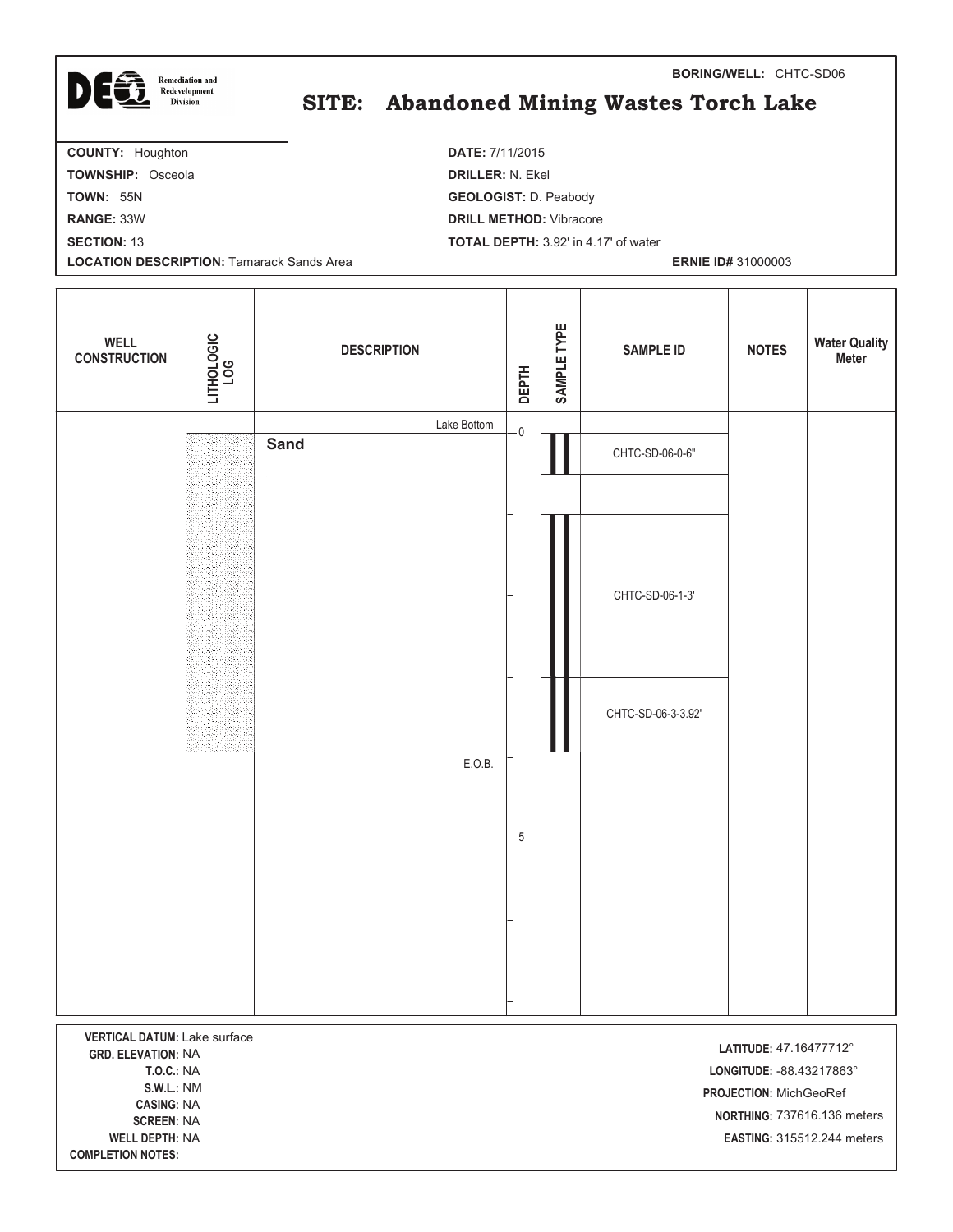

## SITE: Abandoned Mining Wastes Torch Lake

**BORING/WELL:** CHTC-SD07

**COUNTY:** Houghton **DATE:** 7/11/2015 **TOWNSHIP:** Osceola **DRILLER:** N. Ekel **TOWN:** 55N **GEOLOGIST:** D. Peabody **RANGE:** 33W **DRILL METHOD:** Vibracore **SECTION:** 13 **TOTAL DEPTH:** 6.00' in 19.58' of water **LOCATION DESCRIPTION:** Tamarack Sands Area **ERNIE ID#** 31000003

| <b>WELL</b><br><b>CONSTRUCTION</b>                                                                                                                                                                        | LITHOLOGIC<br>LOG | <b>DESCRIPTION</b>                             | <b>DEPTH</b> | SAMPLE TYPE | <b>SAMPLE ID</b>                       | <b>NOTES</b>                                                                    | <b>Water Quality</b><br><b>Meter</b>                             |
|-----------------------------------------------------------------------------------------------------------------------------------------------------------------------------------------------------------|-------------------|------------------------------------------------|--------------|-------------|----------------------------------------|---------------------------------------------------------------------------------|------------------------------------------------------------------|
|                                                                                                                                                                                                           |                   | Lake Bottom<br><b>Silt</b>                     | $\cdot$ O    |             | CHTC-SD-07-0-6"                        |                                                                                 |                                                                  |
|                                                                                                                                                                                                           |                   | <b>Clay with Sand</b><br><b>Silt with Sand</b> |              |             | CHTC-SD-07-1-3'<br>CHTC-SD-07-1-3' Dup |                                                                                 |                                                                  |
|                                                                                                                                                                                                           |                   |                                                | $-5$         |             | CHTC-SD-07-3-5'                        |                                                                                 |                                                                  |
|                                                                                                                                                                                                           |                   |                                                |              |             |                                        |                                                                                 |                                                                  |
|                                                                                                                                                                                                           |                   | E.O.B.                                         |              |             |                                        |                                                                                 |                                                                  |
| <b>VERTICAL DATUM: Lake surface</b><br><b>GRD. ELEVATION: NA</b><br><b>T.O.C.: NA</b><br><b>S.W.L.: NM</b><br><b>CASING: NA</b><br><b>SCREEN: NA</b><br><b>WELL DEPTH: NA</b><br><b>COMPLETION NOTES:</b> |                   |                                                |              |             |                                        | LATITUDE: 47.163722056°<br>LONGITUDE: - 88.429254723°<br>PROJECTION: MichGeoRef | NORTHING: 737492.078 meters<br><b>EASTING: 315730.143 meters</b> |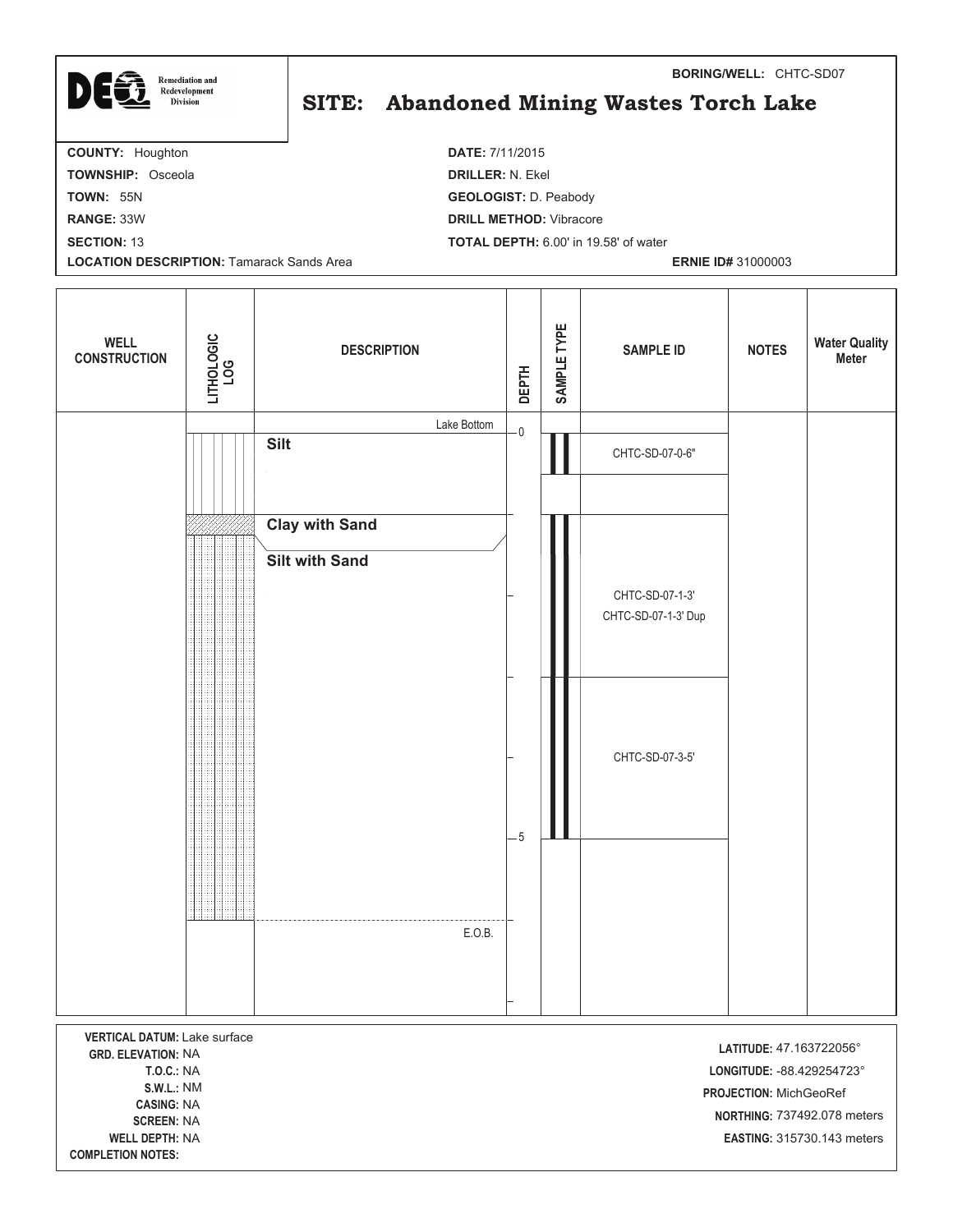

## SITE: Abandoned Mining Wastes Torch Lake

**BORING/WELL:** CHTC-SD09

**COUNTY:** Houghton **DATE:** 7/8/2015 **TOWNSHIP:** Osceola **DRILLER:** N. Ekel **TOWN:** 55N **GEOLOGIST:** D. Peabody **RANGE:** 33W **DRILL METHOD:** Vibracore **SECTION:** 13 **TOTAL DEPTH:** 5.00' in 2.83' of water **LOCATION DESCRIPTION:** Tamarack Sands Area **ERNIE ID#** 31000003

| <b>WELL</b><br><b>CONSTRUCTION</b>                                                    | LITHOLOGIC<br>LOG                    | <b>DESCRIPTION</b>    | <b>DEPTH</b> | SAMPLE TYPE | <b>SAMPLE ID</b> | <b>NOTES</b>                                        | <b>Water Quality</b><br><b>Meter</b>                                    |
|---------------------------------------------------------------------------------------|--------------------------------------|-----------------------|--------------|-------------|------------------|-----------------------------------------------------|-------------------------------------------------------------------------|
|                                                                                       |                                      | Lake Bottom<br>Sand   | $\cdot$ O    |             |                  |                                                     |                                                                         |
|                                                                                       |                                      |                       |              |             | CHTC-SD-09-0-6"  |                                                     |                                                                         |
|                                                                                       | ZI ZI ZI                             | <b>Sand with Clay</b> |              |             |                  |                                                     |                                                                         |
|                                                                                       | Z                                    |                       |              |             |                  |                                                     |                                                                         |
|                                                                                       | Ħ<br><b>SHERRI</b>                   | <b>Sand with Silt</b> |              |             | CHTC-SD-09-1-3'  |                                                     |                                                                         |
|                                                                                       | $\mathbb{H}$<br>38888<br>11 11 11 11 |                       |              |             |                  |                                                     |                                                                         |
|                                                                                       | 11<br>HH HH<br>11<br>98898           |                       |              |             |                  |                                                     |                                                                         |
|                                                                                       | 11<br>11 11 11<br>非用用用用              |                       |              |             | CHTC-SD-09-3-5'  |                                                     |                                                                         |
|                                                                                       |                                      |                       |              |             |                  |                                                     |                                                                         |
|                                                                                       |                                      | E.O.B.                | $-5$         |             |                  |                                                     |                                                                         |
|                                                                                       |                                      |                       |              |             |                  |                                                     |                                                                         |
|                                                                                       |                                      |                       |              |             |                  |                                                     |                                                                         |
|                                                                                       |                                      |                       |              |             |                  |                                                     |                                                                         |
|                                                                                       |                                      |                       |              |             |                  |                                                     |                                                                         |
| <b>VERTICAL DATUM: Lake surface</b><br><b>GRD. ELEVATION: NA</b><br><b>T.O.C.: NA</b> |                                      |                       |              |             |                  | LATITUDE: 47.16162313°<br>LONGITUDE: - 88.43148735° |                                                                         |
| <b>S.W.L.: NM</b><br><b>CASING: NA</b>                                                |                                      |                       |              |             |                  | PROJECTION: MichGeoRef                              |                                                                         |
| <b>SCREEN: NA</b><br><b>WELL DEPTH: NA</b>                                            |                                      |                       |              |             |                  |                                                     | <b>NORTHING: 737264.147 meters</b><br><b>EASTING: 315553.772 meters</b> |
| <b>COMPLETION NOTES:</b>                                                              |                                      |                       |              |             |                  |                                                     |                                                                         |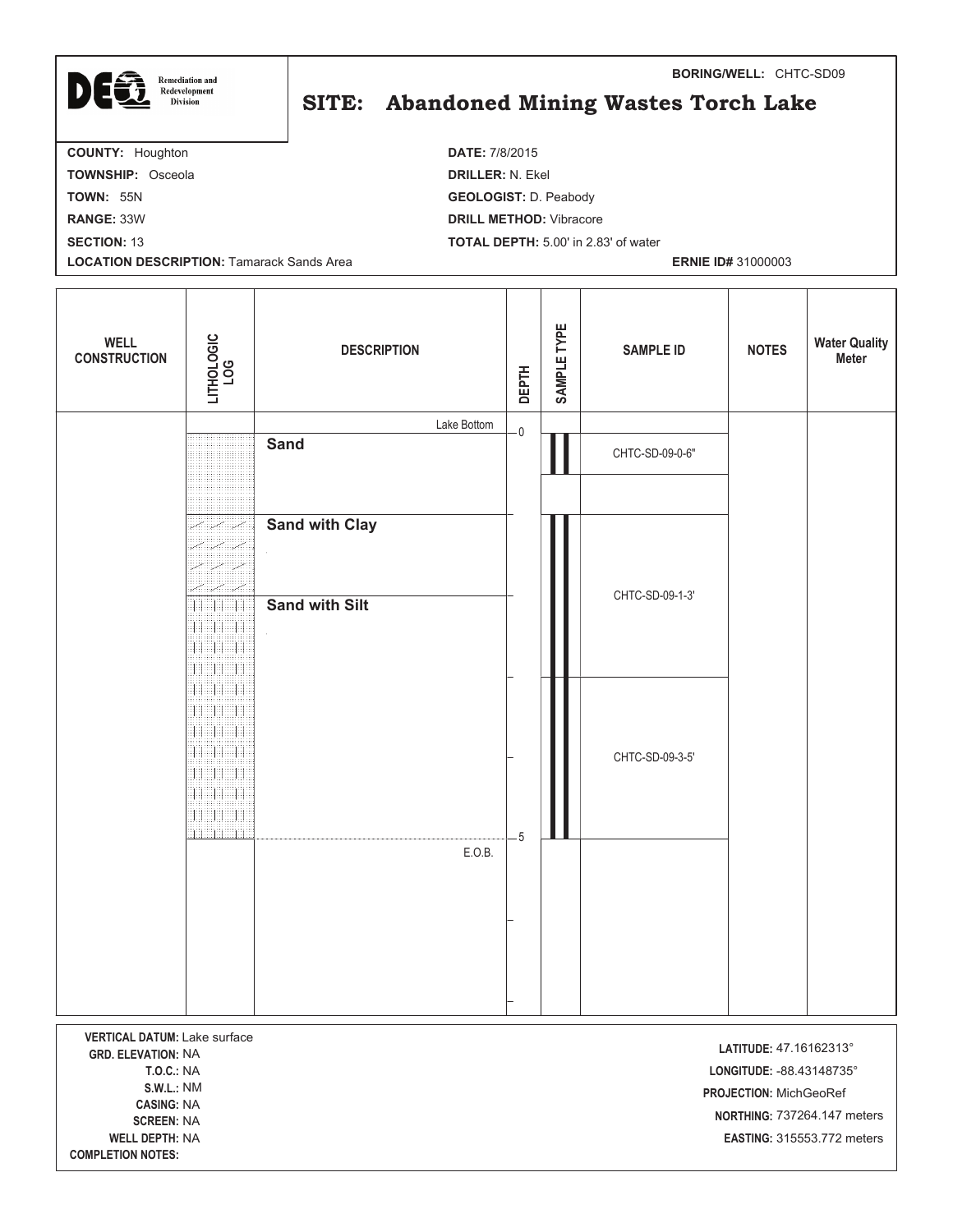| <b>Remediation and</b><br>DECT<br>Redevelopment<br><b>Division</b> | <b>BORING/WELL: CHTC-SD10</b><br>SITE: Abandoned Mining Wastes Torch Lake |
|--------------------------------------------------------------------|---------------------------------------------------------------------------|
| <b>COUNTY: Houghton</b>                                            | <b>DATE: 7/10/2015</b>                                                    |
| <b>TOWNSHIP: Osceola</b>                                           | <b>DRILLER: N. Ekel</b>                                                   |
| <b>TOWN: 55N</b>                                                   | <b>GEOLOGIST: D. Peabody</b>                                              |
| <b>RANGE: 33W</b>                                                  | <b>DRILL METHOD:</b> Vibracore                                            |
| <b>SECTION: 13</b>                                                 | <b>TOTAL DEPTH:</b> 4.75' in 4.00' of water                               |
| <b>LOCATION DESCRIPTION: Tamarack Sands Area</b>                   | <b>ERNIE ID# 31000003</b>                                                 |
|                                                                    |                                                                           |

| <b>WELL</b><br><b>CONSTRUCTION</b>                                                                                                                   | LITHOLOGIC<br>LOG | <b>DESCRIPTION</b>    | <b>DEPTH</b> | SAMPLE TYPE | <b>SAMPLE ID</b>                             | <b>NOTES</b>                                                                  | <b>Water Quality</b><br>Meter |
|------------------------------------------------------------------------------------------------------------------------------------------------------|-------------------|-----------------------|--------------|-------------|----------------------------------------------|-------------------------------------------------------------------------------|-------------------------------|
|                                                                                                                                                      |                   | Lake Bottom           | $\mathsf{O}$ |             |                                              |                                                                               |                               |
|                                                                                                                                                      |                   | <b>Sand</b>           |              |             | CHTC-SD-10-0-6"                              |                                                                               |                               |
|                                                                                                                                                      |                   |                       |              |             |                                              |                                                                               |                               |
|                                                                                                                                                      |                   |                       |              |             | CHTC-SD-10-1-3'                              |                                                                               |                               |
|                                                                                                                                                      |                   | <b>Silt</b>           |              |             |                                              |                                                                               |                               |
|                                                                                                                                                      |                   | <b>Silt with Sand</b> |              |             | CHTC-SD-10-3-4.75'<br>CHTC-SD-10-3-4.75' Dup |                                                                               |                               |
|                                                                                                                                                      |                   |                       | $-5$         |             |                                              |                                                                               |                               |
|                                                                                                                                                      |                   | E.O.B.                |              |             |                                              |                                                                               |                               |
| <b>VERTICAL DATUM: Lake surface</b><br><b>GRD. ELEVATION: NA</b><br><b>T.O.C.: NA</b><br><b>S.W.L.: NM</b><br><b>CASING: NA</b><br><b>CODEEN-NIA</b> |                   |                       |              |             |                                              | LATITUDE: 47.16283852°<br>LONGITUDE: - 88.43440217°<br>PROJECTION: MichGeoRef | NORTHING: 737406.001 meters   |

**- -**

**COMPLETION NOTES:** 

**PTH:** NA **-EASTING: 315337.109 meters**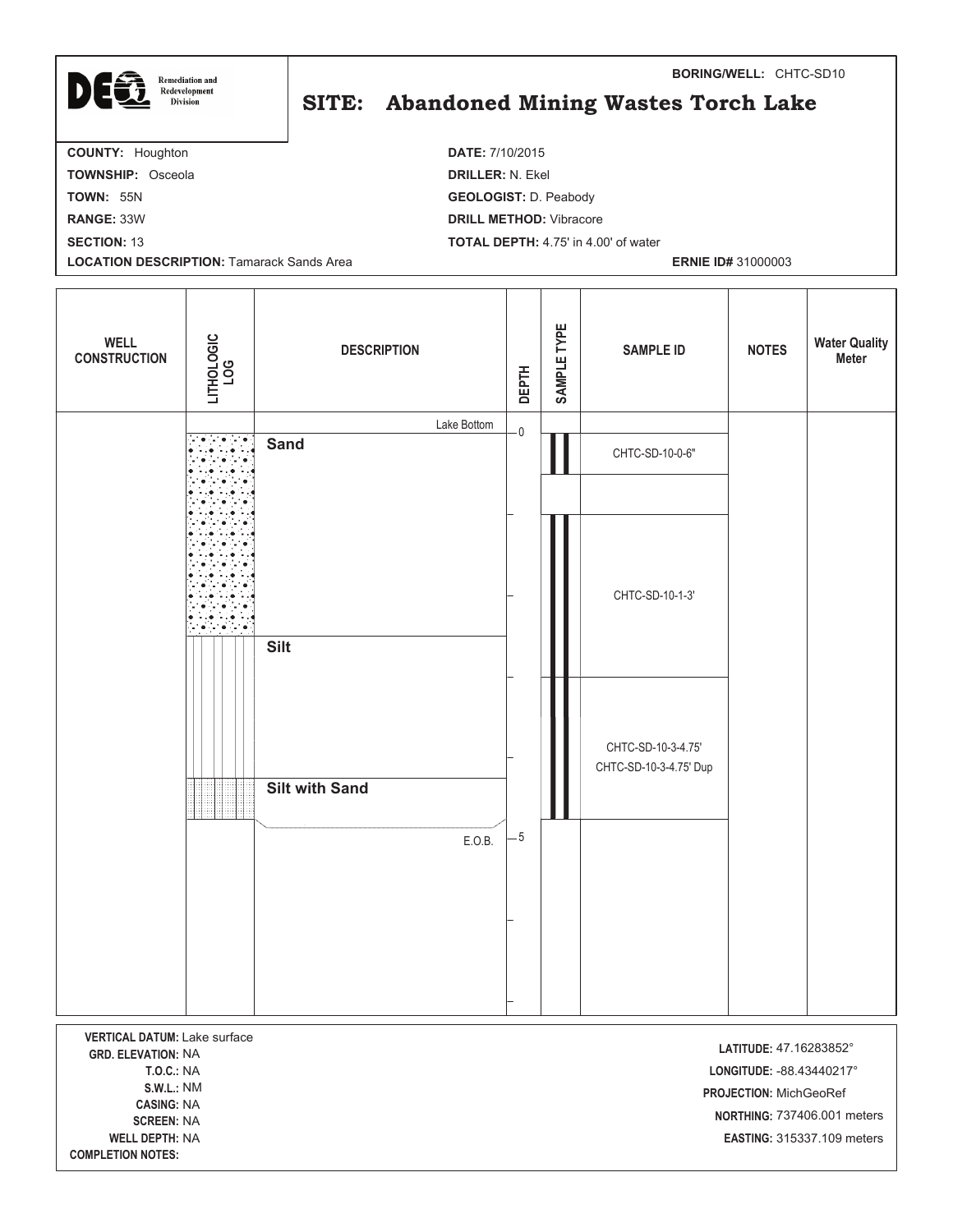

| <b>WELL</b><br><b>CONSTRUCTION</b>             | LITHOLOGIC<br>LOG | <b>DESCRIPTION</b>    | <b>DEPTH</b>            | SAMPLE TYPE | <b>SAMPLE ID</b> | <b>NOTES</b>             | <b>Water Quality</b><br>Meter |
|------------------------------------------------|-------------------|-----------------------|-------------------------|-------------|------------------|--------------------------|-------------------------------|
|                                                |                   | Lake Bottom           | $\overline{\mathbf{0}}$ |             |                  |                          |                               |
|                                                |                   | <b>Silt</b>           |                         |             | CHTC-SD-11-0-6"  |                          |                               |
|                                                |                   |                       |                         |             |                  |                          |                               |
|                                                |                   | <b>Clay with Silt</b> |                         |             |                  |                          |                               |
|                                                |                   |                       |                         |             |                  |                          |                               |
|                                                |                   |                       |                         |             | CHTC-SD-11-1-3'  |                          |                               |
|                                                |                   |                       |                         |             |                  |                          |                               |
|                                                |                   |                       |                         |             |                  |                          |                               |
|                                                |                   |                       |                         |             |                  |                          |                               |
|                                                |                   |                       |                         |             |                  |                          |                               |
|                                                |                   |                       |                         |             | CHTC-SD-11-3-5'  |                          |                               |
|                                                |                   |                       |                         |             |                  |                          |                               |
|                                                |                   |                       |                         |             |                  |                          |                               |
|                                                |                   |                       | $-5$                    |             |                  |                          |                               |
|                                                |                   | E.O.B.                |                         |             |                  |                          |                               |
|                                                |                   |                       |                         |             |                  |                          |                               |
|                                                |                   |                       |                         |             |                  |                          |                               |
|                                                |                   |                       |                         |             |                  |                          |                               |
|                                                |                   |                       |                         |             |                  |                          |                               |
| VERTICAL DATUM: Lake surface                   |                   |                       |                         |             |                  | LATITUDE: 47.161187441°  |                               |
| <b>GRD. ELEVATION: NA</b><br><b>T.O.C.: NA</b> |                   |                       |                         |             |                  | LONGITUDE: - 88.4335593° |                               |

 NM **-**CASING: NA **EN:** NA **- -PTH:** NA **-**

**COMPLETION NOTES:** 

**PROJECTION: MichGeoRef NORTHING: 737220.609 meters**  315395.287 meters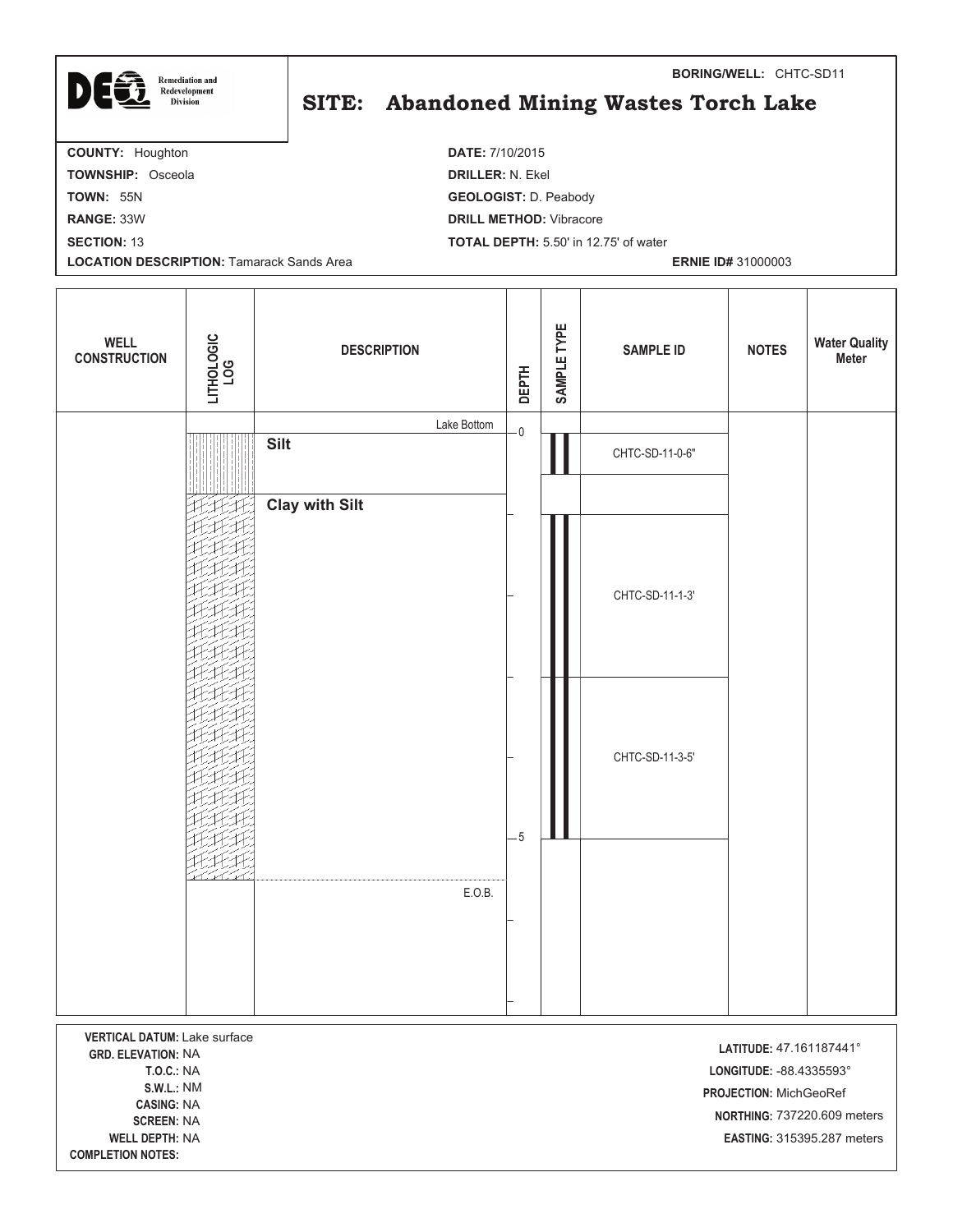| <b>Remediation and</b><br>DEC<br>Redevelopment<br><b>Division</b> | <b>BORING/WELL: CHTC-SD13</b><br>SITE: Abandoned Mining Wastes Torch Lake |
|-------------------------------------------------------------------|---------------------------------------------------------------------------|
| <b>COUNTY: Houghton</b>                                           | <b>DATE: 7/11/2015</b>                                                    |
| <b>TOWNSHIP: Osceola</b>                                          | <b>DRILLER: N. Ekel</b>                                                   |
| <b>TOWN: 55N</b>                                                  | <b>GEOLOGIST: D. Peabody</b>                                              |
| <b>RANGE: 33W</b>                                                 | <b>DRILL METHOD:</b> Vibracore                                            |
| <b>SECTION: 13</b>                                                | <b>TOTAL DEPTH:</b> 5.50' in 29.92' of water                              |
| <b>LOCATION DESCRIPTION: Tamarack Sands Area</b>                  | <b>ERNIE ID# 31000003</b>                                                 |
|                                                                   |                                                                           |

| <b>WELL</b><br><b>CONSTRUCTION</b>                                                                                       | LITHOLOGIC<br>LOG                                                          | <b>DESCRIPTION</b>          | <b>DEPTH</b>   | SAMPLE TYPE | <b>SAMPLE ID</b> | <b>NOTES</b>                                                                    | <b>Water Quality</b><br>Meter                             |
|--------------------------------------------------------------------------------------------------------------------------|----------------------------------------------------------------------------|-----------------------------|----------------|-------------|------------------|---------------------------------------------------------------------------------|-----------------------------------------------------------|
|                                                                                                                          |                                                                            | Lake Bottom                 | $\overline{0}$ |             |                  |                                                                                 |                                                           |
|                                                                                                                          | <b>SHEER</b>                                                               | <b>Clay with Trace Sand</b> |                |             | CHTC-SD-13-0-6"  |                                                                                 |                                                           |
|                                                                                                                          | EH H<br>999<br>8                                                           | <b>Sand with Silt</b>       |                |             |                  |                                                                                 |                                                           |
|                                                                                                                          | an an B<br>Ħ<br>BHBBH<br>Н<br><b>EN BI</b><br>11<br>BBBBBBBB<br>98<br>sist |                             |                |             | CHTC-SD-13-1-3'  |                                                                                 |                                                           |
|                                                                                                                          |                                                                            | <b>Sand</b>                 | $-5$           |             | CHTC-SD-13-3-5'  |                                                                                 |                                                           |
|                                                                                                                          | in e line                                                                  | E.O.B.                      |                |             |                  |                                                                                 |                                                           |
|                                                                                                                          |                                                                            |                             |                |             |                  |                                                                                 |                                                           |
|                                                                                                                          |                                                                            |                             |                |             |                  |                                                                                 |                                                           |
| VERTICAL DATUM: Lake surface<br><b>GRD. ELEVATION: NA</b><br><b>T.O.C.: NA</b><br><b>S.W.L.: NM</b><br><b>CASING: NA</b> |                                                                            |                             |                |             |                  | LATITUDE: 47.159149073°<br>LONGITUDE: - 88.434460927°<br>PROJECTION: MichGeoRef |                                                           |
| <b>SCREEN: NA</b><br><b>WELL DEPTH: NA</b>                                                                               |                                                                            |                             |                |             |                  |                                                                                 | NORTHING: 736996.289 meters<br>EASTING: 315319.955 meters |

ſ

**PTH:** NA **-**

**COMPLETION NOTES:**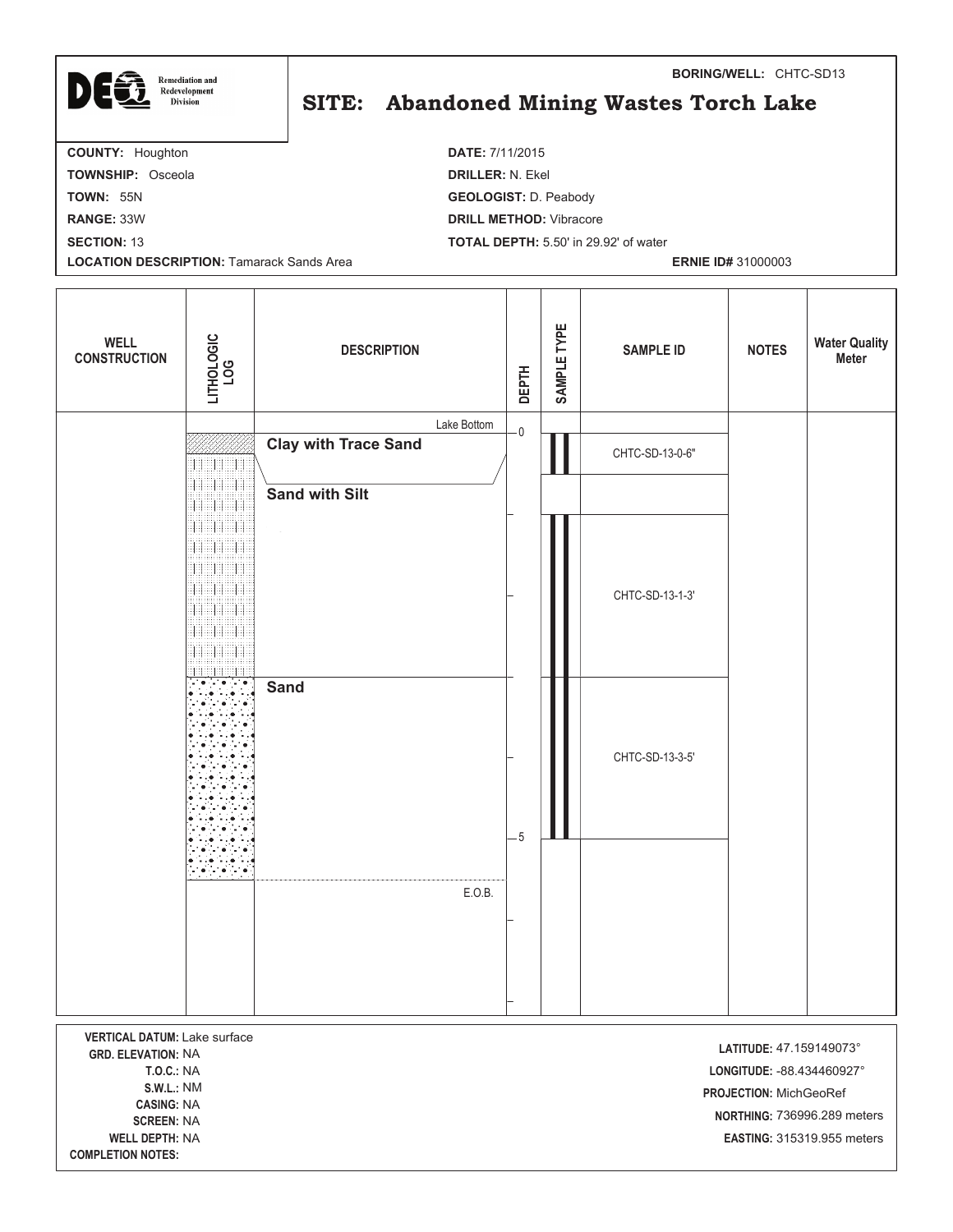| 16<br><b>Remediation and</b><br>D<br>Redevelopment<br><b>Division</b> | <b>BORING/WELL: CHTC-SD14</b><br>SITE: Abandoned Mining Wastes Torch Lake |
|-----------------------------------------------------------------------|---------------------------------------------------------------------------|
| <b>COUNTY: Houghton</b>                                               | <b>DATE: 7/11/2015</b>                                                    |
| <b>TOWNSHIP: Osceola</b>                                              | <b>DRILLER: N. Ekel</b>                                                   |
| <b>TOWN: 55N</b>                                                      | <b>GEOLOGIST: D. Peabody</b>                                              |
| <b>RANGE: 33W</b>                                                     | <b>DRILL METHOD:</b> Vibracore                                            |
| <b>SECTION: 13</b>                                                    | <b>TOTAL DEPTH: 2.75' in 72.17' of water</b>                              |
| <b>LOCATION DESCRIPTION: Tamarack Sands Area</b>                      | <b>ERNIE ID# 31000003</b>                                                 |
|                                                                       |                                                                           |

| <b>WELL</b><br><b>CONSTRUCTION</b>                                                                                       | LITHOLOGIC<br>LOG        | <b>DESCRIPTION</b>  |             | <b>DEPTH</b> | SAMPLE TYPE | <b>SAMPLE ID</b>                             | <b>NOTES</b>                                                                  | <b>Water Quality</b><br><b>Meter</b> |
|--------------------------------------------------------------------------------------------------------------------------|--------------------------|---------------------|-------------|--------------|-------------|----------------------------------------------|-------------------------------------------------------------------------------|--------------------------------------|
|                                                                                                                          |                          |                     | Lake Bottom | $\mathbf 0$  |             |                                              |                                                                               |                                      |
|                                                                                                                          | 11                       | Clay                |             |              |             | CHTC-SD-14-0-6"                              |                                                                               |                                      |
|                                                                                                                          | <b>TERRITORIA</b><br>II. | Sand with Some Silt |             |              |             |                                              |                                                                               |                                      |
|                                                                                                                          | 33839                    | <b>Sand</b>         |             |              |             | CHTC-SD-14-1-2.75'<br>CHTC-SD-14-1-2.75' Dup |                                                                               |                                      |
|                                                                                                                          |                          |                     | E.O.B.      |              |             |                                              |                                                                               |                                      |
|                                                                                                                          |                          |                     |             |              |             |                                              |                                                                               |                                      |
|                                                                                                                          |                          |                     |             | - 5          |             |                                              |                                                                               |                                      |
|                                                                                                                          |                          |                     |             |              |             |                                              |                                                                               |                                      |
|                                                                                                                          |                          |                     |             |              |             |                                              |                                                                               |                                      |
| VERTICAL DATUM: Lake surface<br><b>GRD. ELEVATION: NA</b><br><b>T.O.C.: NA</b><br><b>S.W.L.: NM</b><br><b>CASING: NA</b> |                          |                     |             |              |             |                                              | LATITUDE: 47.15891286°<br>LONGITUDE: - 88.43676632°<br>PROJECTION: MichGeoRef |                                      |

**- -**

**COMPLETION NOTES:** 

 736975.465 meters **-PTH:** NA **-EASTING: 315144.46 meters**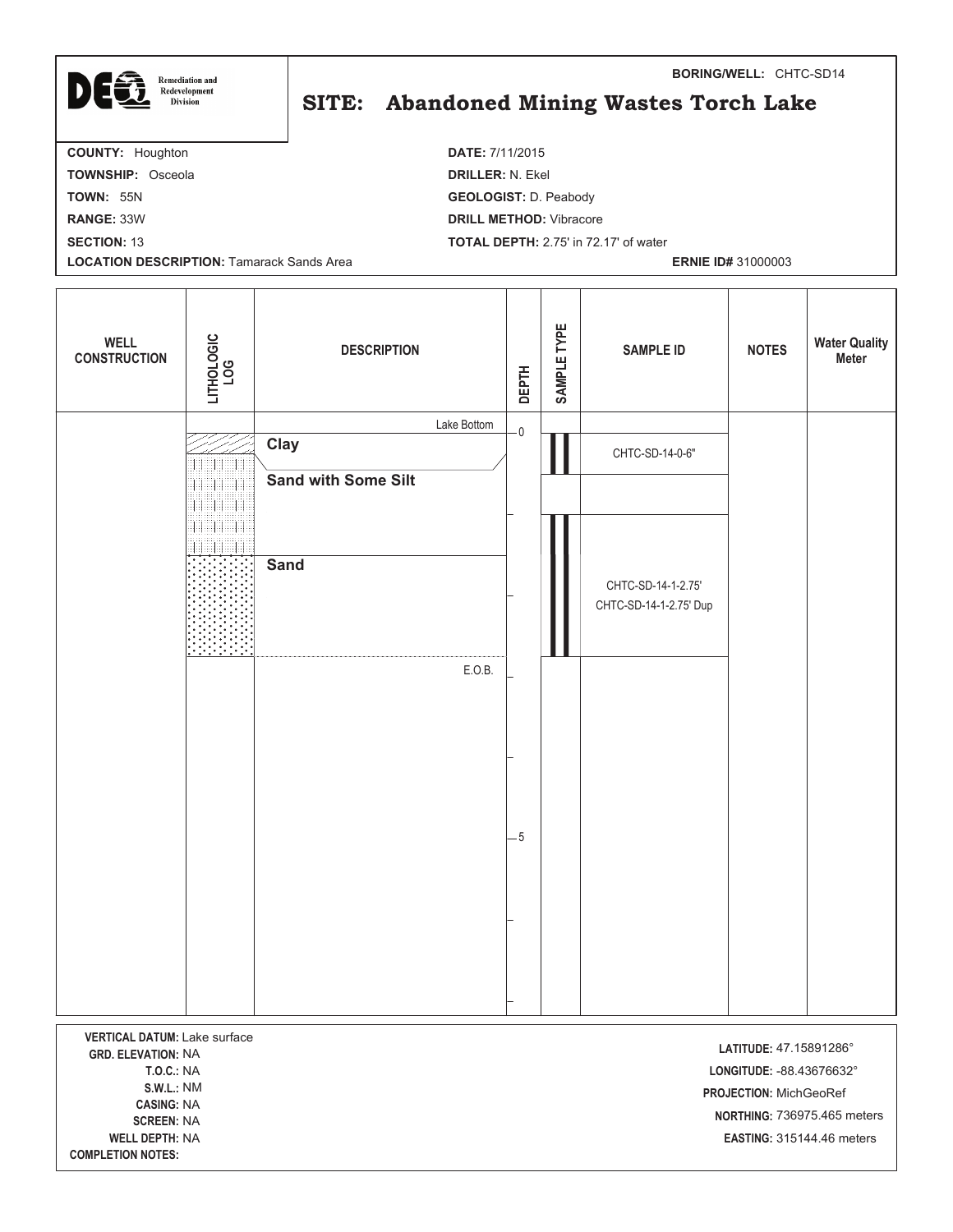

## SITE: Abandoned Mining Wastes Torch Lake

**BORING/WELL:** CHTC-SD15

**COUNTY:** Houghton **DATE:** 7/10/2015 **TOWNSHIP:** Osceola **DRILLER:** N. Ekel **TOWN:** 55N **GEOLOGIST:** D. Peabody **RANGE:** 33W **DRILL METHOD:** Vibracore **SECTION:** 13 **TOTAL DEPTH:** 4.33' in 12.83' of water **LOCATION DESCRIPTION:** Tamarack Sands Area **ERNIE ID#** 31000003  $\top$ <u> Tanzania de la propia de la propia de la propia de la propia de la propia de la propia de la propia de la p</u>  $\top$ т т ┱

| <b>WELL</b><br><b>CONSTRUCTION</b>                                                                                                                                                                 | LITHOLOGIC<br>LOG | <b>DESCRIPTION</b> | <b>DEPTH</b> | SAMPLE TYPE | <b>SAMPLE ID</b>   | <b>NOTES</b>                                                                                                                                 | <b>Water Quality</b><br>Meter |
|----------------------------------------------------------------------------------------------------------------------------------------------------------------------------------------------------|-------------------|--------------------|--------------|-------------|--------------------|----------------------------------------------------------------------------------------------------------------------------------------------|-------------------------------|
|                                                                                                                                                                                                    |                   | Lake Bottom        | - 0          |             |                    |                                                                                                                                              |                               |
|                                                                                                                                                                                                    |                   | <b>Silt</b>        |              |             | CHTC-SD-15-0-6"    |                                                                                                                                              |                               |
|                                                                                                                                                                                                    |                   |                    |              |             |                    |                                                                                                                                              |                               |
|                                                                                                                                                                                                    |                   |                    |              |             | CHTC-SD-15-1-3'    |                                                                                                                                              |                               |
|                                                                                                                                                                                                    |                   |                    |              |             | CHTC-SD-15-3-4.33' |                                                                                                                                              |                               |
|                                                                                                                                                                                                    |                   | E.O.B.             | $-5$         |             |                    |                                                                                                                                              |                               |
|                                                                                                                                                                                                    |                   |                    |              |             |                    |                                                                                                                                              |                               |
|                                                                                                                                                                                                    |                   |                    |              |             |                    |                                                                                                                                              |                               |
| VERTICAL DATUM: Lake surface<br><b>GRD. ELEVATION: NA</b><br><b>T.O.C.: NA</b><br><b>S.W.L.: NM</b><br><b>CASING: NA</b><br><b>SCREEN: NA</b><br><b>WELL DEPTH: NA</b><br><b>COMPLETION NOTES:</b> |                   |                    |              |             |                    | LATITUDE: 47.157458799°<br>LONGITUDE: - 88.439068686°<br>PROJECTION: MichGeoRef<br>NORTHING: 736819.352 meters<br>EASTING: 314964.992 meters |                               |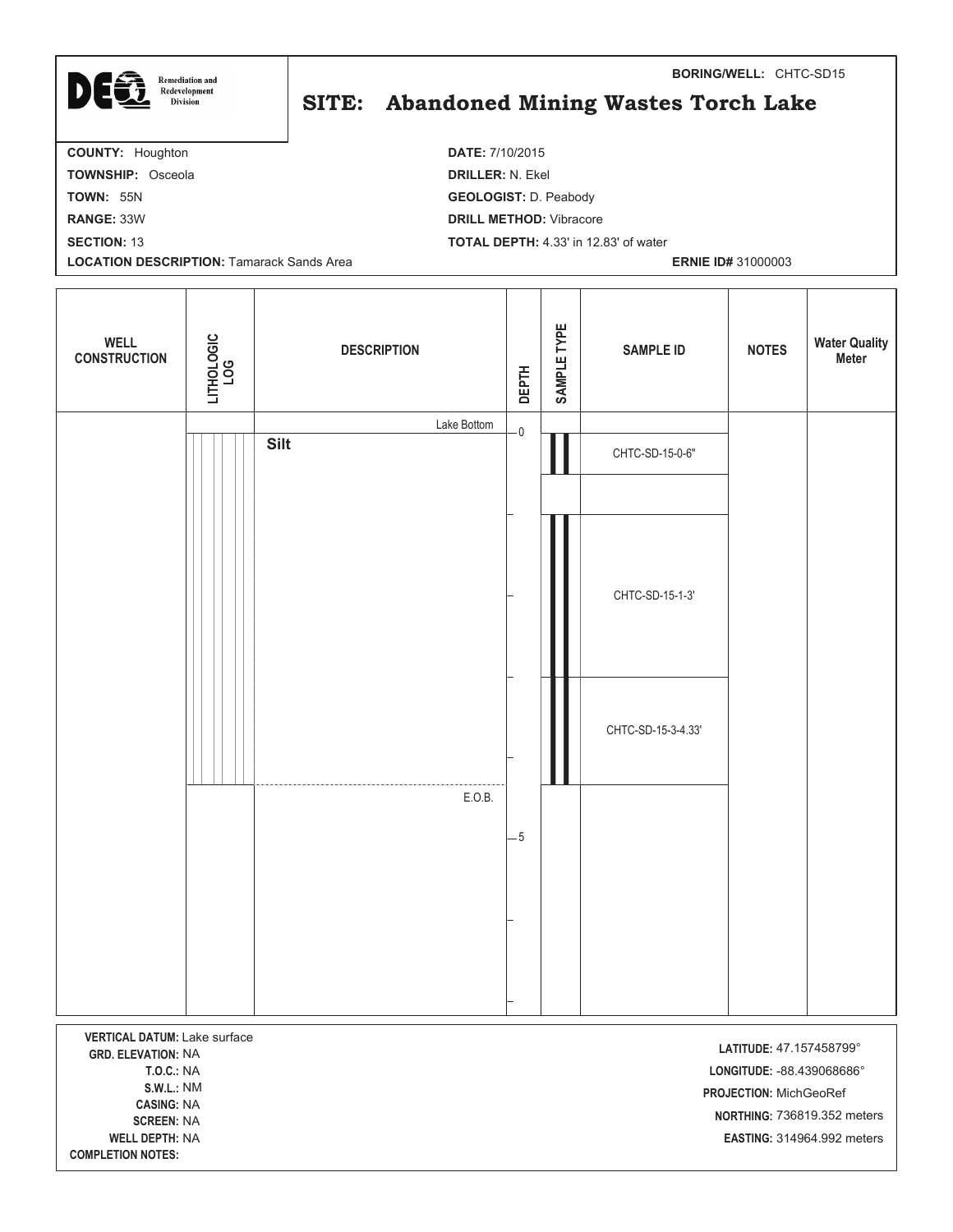| E6<br><b>Remediation and</b><br>D<br>Redevelopment<br><b>Division</b> | <b>BORING/WELL: CHTC-SD17</b><br>SITE: Abandoned Mining Wastes Torch Lake |
|-----------------------------------------------------------------------|---------------------------------------------------------------------------|
| <b>COUNTY: Houghton</b>                                               | <b>DATE: 7/12/2015</b>                                                    |
| <b>TOWNSHIP: Osceola</b>                                              | <b>DRILLER: N. Ekel</b>                                                   |
| <b>TOWN: 55N</b>                                                      | <b>GEOLOGIST: D. Peabody</b>                                              |
| <b>RANGE: 33W</b>                                                     | <b>DRILL METHOD:</b> Vibracore                                            |
| <b>SECTION: 24</b>                                                    | <b>TOTAL DEPTH:</b> 5.25' in 13.75' of water                              |
| <b>LOCATION DESCRIPTION: Tamarack Sands Area</b>                      | <b>ERNIE ID# 31000003</b>                                                 |
|                                                                       |                                                                           |

| <b>WELL</b><br><b>CONSTRUCTION</b>                                             | LITHOLOGIC<br>LOG | <b>DESCRIPTION</b> |             | <b>DEPTH</b> | SAMPLE TYPE | <b>SAMPLE ID</b> | <b>NOTES</b>                                          | <b>Water Quality<br/>Meter</b> |
|--------------------------------------------------------------------------------|-------------------|--------------------|-------------|--------------|-------------|------------------|-------------------------------------------------------|--------------------------------|
|                                                                                |                   |                    | Lake Bottom | $\mathbf 0$  |             |                  |                                                       |                                |
|                                                                                |                   | <b>Sand</b>        |             |              |             | CHTC-SD-17-0-6"  |                                                       |                                |
|                                                                                |                   |                    |             |              |             |                  |                                                       |                                |
|                                                                                |                   |                    |             |              |             |                  |                                                       |                                |
|                                                                                |                   |                    |             |              |             | CHTC-SD-17-1-3'  |                                                       |                                |
|                                                                                |                   |                    |             |              |             |                  |                                                       |                                |
|                                                                                |                   |                    |             |              |             |                  |                                                       |                                |
|                                                                                |                   |                    |             |              |             | CHTC-SD-17-3-5'  |                                                       |                                |
|                                                                                |                   |                    |             | $-5$         |             |                  |                                                       |                                |
|                                                                                |                   |                    | E.O.B.      |              |             |                  |                                                       |                                |
|                                                                                |                   |                    |             |              |             |                  |                                                       |                                |
|                                                                                |                   |                    |             |              |             |                  |                                                       |                                |
| VERTICAL DATUM: Lake surface<br><b>GRD. ELEVATION: NA</b><br><b>T.O.C.: NA</b> |                   |                    |             |              |             |                  | LATITUDE: 47.155188516°<br>LONGITUDE: - 88.441276348° |                                |
| <b>S.W.L.: NM</b><br><b>CASING: NA</b><br><b>CODEEN, NIA</b>                   |                   |                    |             |              |             |                  | PROJECTION: MichGeoRef<br>NORTHING: 736572.35 meters  |                                |

**- -**

**COMPLETION NOTES:** 

**PTH:** NA **-EASTING: 314789.873 meters** 

**BORING/WELL:** CHTC-SD17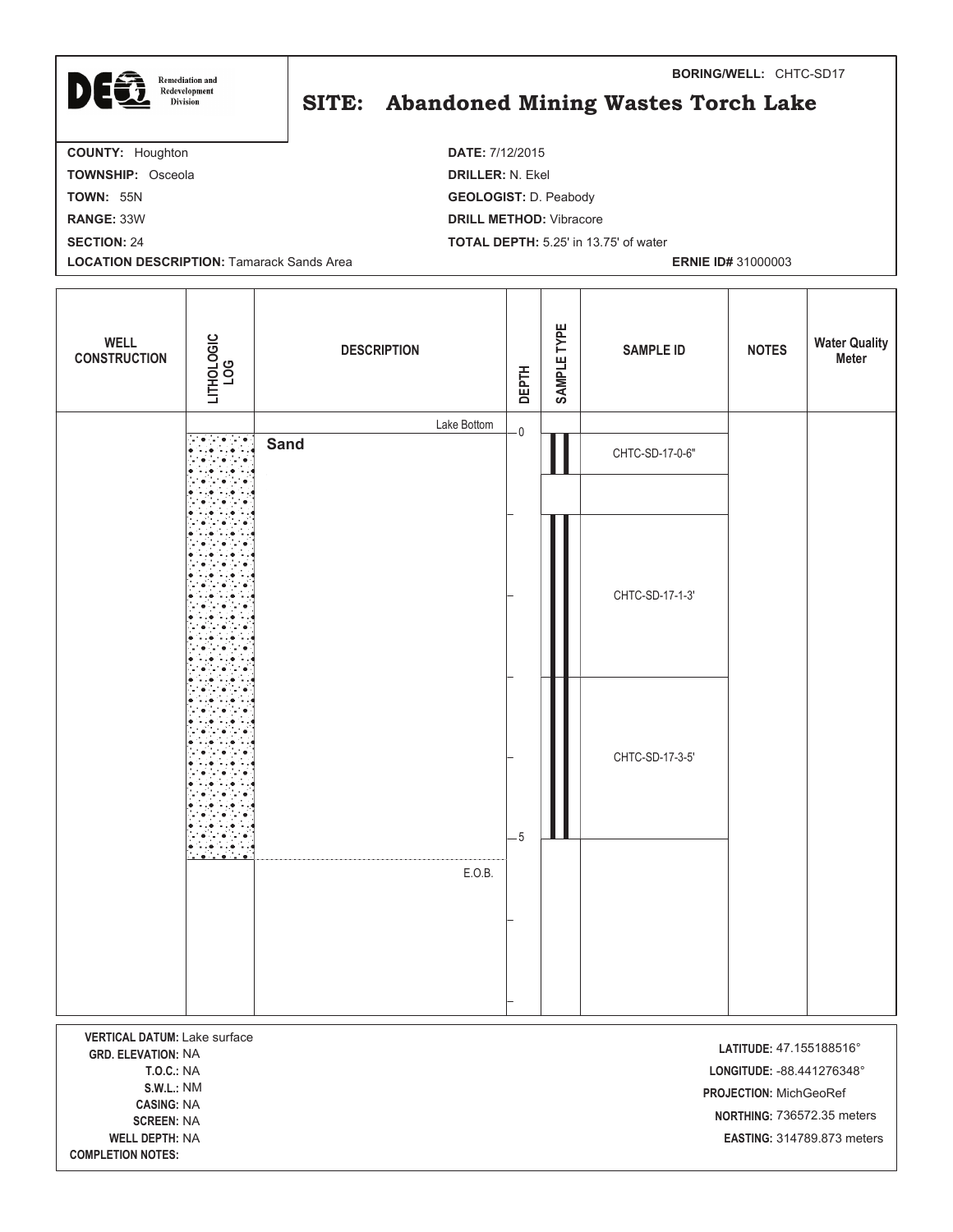| <b>Remediation and</b>                           | <b>BORING/WELL: CHTC-SD18</b>                |  |  |  |  |  |
|--------------------------------------------------|----------------------------------------------|--|--|--|--|--|
| DEG<br>Redevelopment<br><b>Division</b>          | SITE: Abandoned Mining Wastes Torch Lake     |  |  |  |  |  |
| <b>COUNTY: Houghton</b>                          | <b>DATE: 7/12/2015</b>                       |  |  |  |  |  |
| <b>TOWNSHIP: Osceola</b>                         | <b>DRILLER: N. Ekel</b>                      |  |  |  |  |  |
| <b>TOWN: 55N</b>                                 | <b>GEOLOGIST: D. Peabody</b>                 |  |  |  |  |  |
| <b>RANGE: 33W</b>                                | <b>DRILL METHOD:</b> Vibracore               |  |  |  |  |  |
| <b>SECTION: 13</b>                               | <b>TOTAL DEPTH: 5.33' in 12.00' of water</b> |  |  |  |  |  |
| <b>LOCATION DESCRIPTION: Tamarack Sands Area</b> | <b>ERNIE ID# 31000003</b>                    |  |  |  |  |  |
|                                                  |                                              |  |  |  |  |  |

| <b>WELL</b><br><b>CONSTRUCTION</b>             | LITHOLOGIC<br>LOG | <b>DESCRIPTION</b>    | <b>DEPTH</b>            | SAMPLE TYPE | <b>SAMPLE ID</b> | <b>NOTES</b>              | <b>Water Quality</b><br>Meter |
|------------------------------------------------|-------------------|-----------------------|-------------------------|-------------|------------------|---------------------------|-------------------------------|
|                                                |                   | Lake Bottom           | $\overline{\mathbf{0}}$ |             |                  |                           |                               |
|                                                |                   | Clay                  |                         |             | CHTC-SD-18-0-6"  |                           |                               |
|                                                |                   |                       |                         |             |                  |                           |                               |
|                                                |                   | <b>Sand</b>           |                         |             |                  |                           |                               |
|                                                |                   |                       |                         |             |                  |                           |                               |
|                                                |                   |                       |                         |             |                  |                           |                               |
|                                                |                   |                       |                         |             | CHTC-SD-18-1-3'  |                           |                               |
|                                                |                   |                       |                         |             |                  |                           |                               |
|                                                |                   |                       |                         |             |                  |                           |                               |
|                                                |                   |                       |                         |             |                  |                           |                               |
|                                                |                   |                       |                         |             |                  |                           |                               |
|                                                |                   |                       |                         |             | CHTC-SD-18-3-5'  |                           |                               |
|                                                |                   |                       |                         |             |                  |                           |                               |
|                                                |                   |                       |                         |             |                  |                           |                               |
|                                                |                   | <b>Sand with Silt</b> | $-5$                    |             |                  |                           |                               |
|                                                |                   |                       |                         |             |                  |                           |                               |
|                                                |                   | E.O.B.                |                         |             |                  |                           |                               |
|                                                |                   |                       |                         |             |                  |                           |                               |
|                                                |                   |                       |                         |             |                  |                           |                               |
|                                                |                   |                       |                         |             |                  |                           |                               |
| VERTICAL DATUM: Lake surface                   |                   |                       |                         |             |                  | LATITUDE: 47.15614637°    |                               |
| <b>GRD. ELEVATION: NA</b><br><b>T.O.C.: NA</b> |                   |                       |                         |             |                  | LONGITUDE: - 88.44405673° |                               |

CASING: NA

**- -**

**COMPLETION NOTES:** 

**EN:** NA

-F

**-**  -88.44405673°  NM **-PROJECTION: MichGeoRef**  736685.307 meters **-PTH:** NA **-EASTING: 314582.497 meters**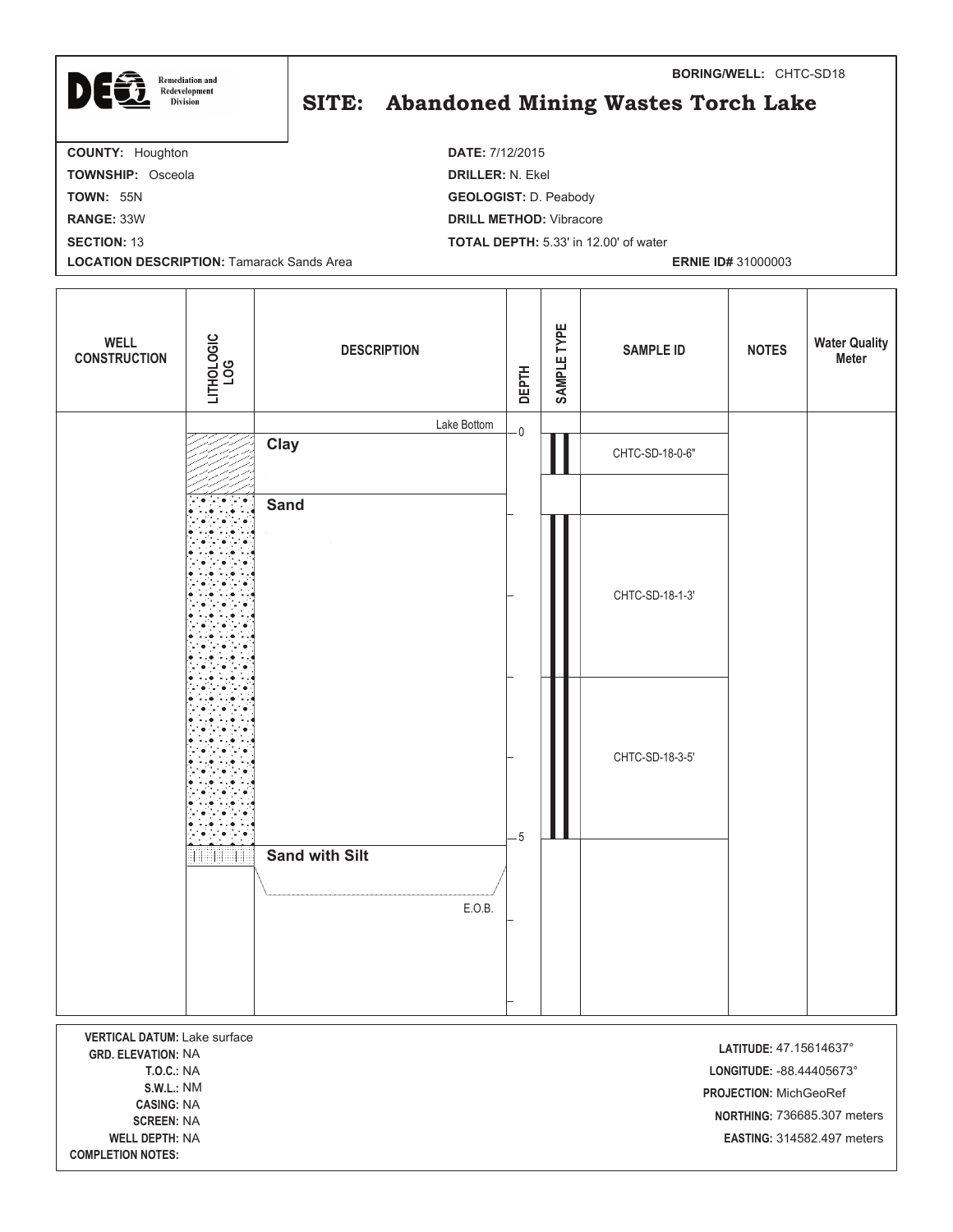| <b>Remediation and</b><br>Redevelopment<br><b>Division</b>                    |  | <b>BORING/WELL: CHTC-SD19</b><br>SITE: Abandoned Mining Wastes Torch Lake |
|-------------------------------------------------------------------------------|--|---------------------------------------------------------------------------|
| <b>COUNTY: Houghton</b>                                                       |  | <b>DATE: 7/10/2015</b>                                                    |
| <b>TOWNSHIP: Osceola</b>                                                      |  | <b>DRILLER: N. Ekel</b>                                                   |
| <b>TOWN: 55N</b>                                                              |  | <b>GEOLOGIST: D. Peabody</b>                                              |
| <b>RANGE: 33W</b>                                                             |  | <b>DRILL METHOD:</b> Vibracore                                            |
| <b>SECTION: 14</b>                                                            |  | <b>TOTAL DEPTH:</b> 4.75' in 9.75' of water                               |
| <b>LOCATION DESCRIPTION: Tamarack Sands Area</b><br><b>ERNIE ID# 31000003</b> |  |                                                                           |
|                                                                               |  |                                                                           |

| <b>WELL</b><br><b>CONSTRUCTION</b>     | LITHOLOGIC<br>LOG                                             | <b>DESCRIPTION</b>                 | <b>DEPTH</b>            | SAMPLE TYPE | <b>SAMPLE ID</b>   | <b>NOTES</b>                                        | <b>Water Quality</b><br><b>Meter</b> |
|----------------------------------------|---------------------------------------------------------------|------------------------------------|-------------------------|-------------|--------------------|-----------------------------------------------------|--------------------------------------|
|                                        |                                                               | Lake Bottom<br><b>Organic Silt</b> | $\overline{\mathbf{0}}$ |             | CHTC-SD-19-0-6"    |                                                     |                                      |
|                                        |                                                               |                                    |                         |             |                    |                                                     |                                      |
|                                        |                                                               | Clay                               |                         |             |                    |                                                     |                                      |
|                                        |                                                               |                                    |                         |             |                    |                                                     |                                      |
|                                        |                                                               |                                    |                         |             | CHTC-SD-19-1-3'    |                                                     |                                      |
|                                        |                                                               |                                    |                         |             |                    |                                                     |                                      |
|                                        |                                                               | <b>Sand</b>                        |                         |             |                    |                                                     |                                      |
|                                        |                                                               |                                    |                         |             | CHTC-SD-19-3-4.75' |                                                     |                                      |
|                                        |                                                               |                                    |                         |             |                    |                                                     |                                      |
|                                        |                                                               | E.O.B.                             | $-5$                    |             |                    |                                                     |                                      |
|                                        |                                                               |                                    |                         |             |                    |                                                     |                                      |
|                                        |                                                               |                                    |                         |             |                    |                                                     |                                      |
|                                        |                                                               |                                    |                         |             |                    |                                                     |                                      |
| <b>GRD. ELEVATION: NA</b>              | <b>VERTICAL DATUM: Lake surface</b><br>LATITUDE: 47.15743049° |                                    |                         |             |                    |                                                     |                                      |
| <b>T.O.C.: NA</b><br>S.W.L.:<br>NM     |                                                               |                                    |                         |             |                    | LONGITUDE: - 88.44784187°<br>PROJECTION: MichGeoRef |                                      |
| <b>CASING: NA</b><br><b>SCREEN: NA</b> |                                                               |                                    |                         |             |                    |                                                     | NORTHING: 736836.886 meters          |

**- -PTH:** NA **-**

COMPLETION NOTES:

 314300.125 meters